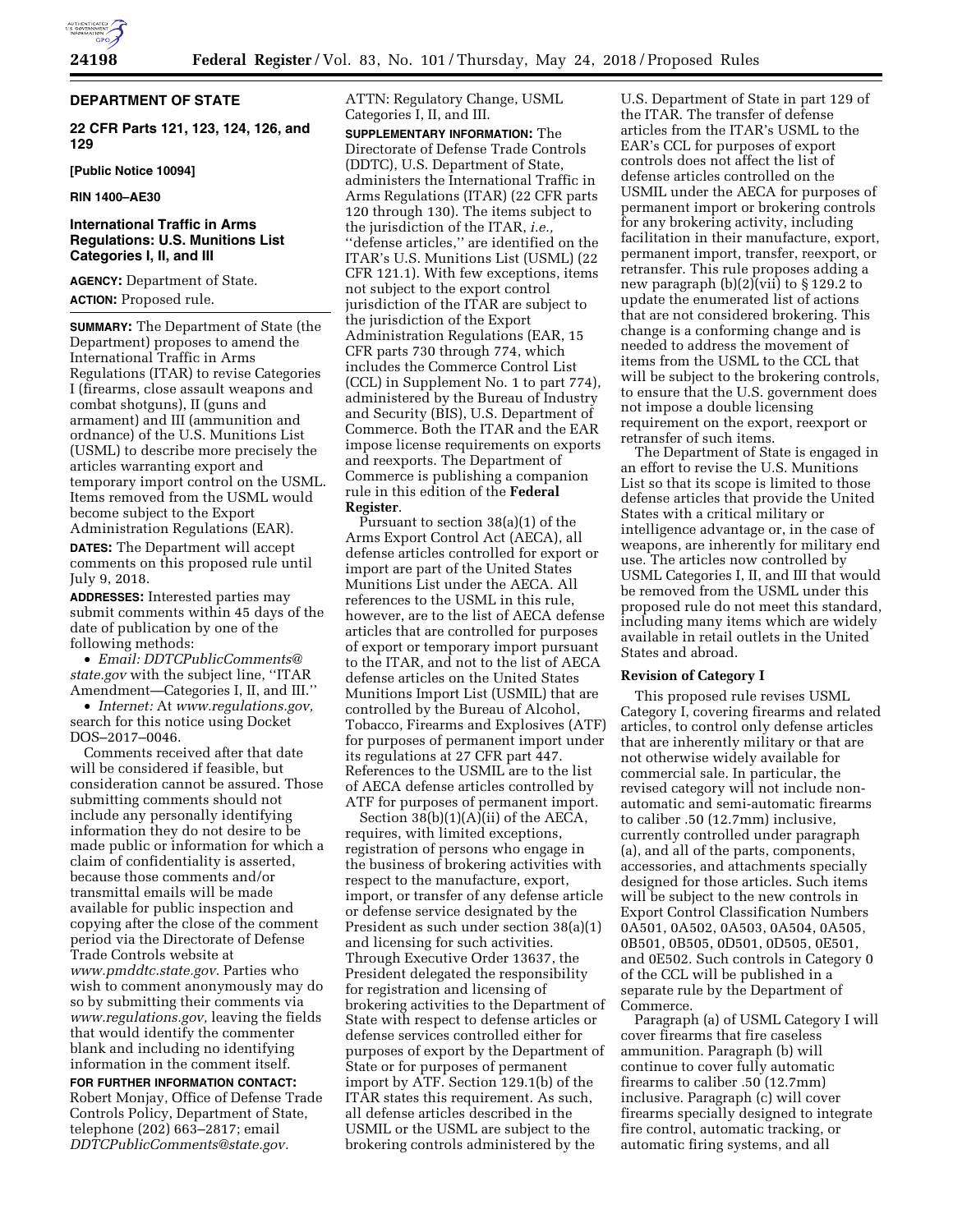weapons previously described in paragraph (c) that remain on the USML will be covered by paragraph (a), (b) or (c) of this category or by Category II. Paragraph (d) will cover fully automatic shotguns. Paragraph (e) will continue to cover silencers, mufflers, sound suppressors, and specially designed parts and components; flash suppressors will be subject to the EAR. Paragraph (f) will be reserved, as riflescopes and other firearms sighting devices may be controlled in USML Category XII if they have night vison or infrared capabilities, and other riflescopes will be subject to the EAR. Paragraph (g) will continue to cover barrels, receivers (frames), bolts, bolt carriers, slides, or sears, specially designed for the firearms in Category I. Paragraph (h) will cover high capacity (greater than 50 rounds) magazines, and parts and components to convert a semiautomatic firearm into a fully automatic firearm, and accessories or attachments specially designed to automatically stabilize aim (other than gun rests) or for automatic targeting. Paragraph (i) will continue to cover the technical data and defense services.

A new (x) paragraph will be added to USML Category I, allowing ITAR licensing for commodities, software, and technology subject to the EAR, provided those commodities, software, and technology are to be used in or with defense articles controlled in USML Category I *and* are described in the purchase documentation submitted with the license application.

The note to Category I will be retained, with conforming revisions. A new second note will be added to clarify the terms ''firearm,'' ''fully automatic,'' and ''caseless ammunition''.

#### **Revision of Category II**

This proposed rule revises USML Category II, covering guns and armament, establishing a bright line between the USML and the CCL for the control of these articles.

Most significantly, paragraph (j), controlling parts and components, will be revised to enumerate the articles controlled therein.

Paragraph (a) will be revised to enumerate the articles controlled in that paragraph. The articles currently covered in paragraph (c) (apparatus and devices for launching or delivering ordnance) still warranting control on the ITAR will be included in new paragraph  $(a)(4)$ . A new paragraph  $(a)(5)$  will be added for developmental guns and armaments funded by the Department of Defense and the specially designed parts and components of those developmental guns and armaments. The articles currently controlled in paragraph (f),

engines for self-propelled guns and howitzers in paragraph (a), will be on the CCL in ECCN 0A606. Tooling and equipment for the production of articles controlled in USML Category II, currently in paragraph (g), will be on the CCL in ECCN 0B602. Test and evaluation equipment, currently in paragraph (h), will be on the CCL in ECCN 0B602. Certain autoloading systems controlled in paragraph (i) will be moved to paragraphs (j)(9) and (11).

A new (x) paragraph will be added to USML Category II, allowing ITAR licensing for commodities, software, and technology subject to the EAR, provided those commodities, software, and technology are to be used in or with defense articles controlled in USML Category II *and* are described in the purchase documentation submitted with the application.

### **Revision of Category III**

This proposed rule revises USML Category III, covering ammunition and ordnance, to establish a bright line between the USML and the CCL for the control of these articles and to be consistent with the changes to Category I.

Most significantly, paragraphs (a) and (d) will be revised to remove broad catch-alls and enumerate the articles to be controlled therein. For example, paragraph (a), which controls ammunition for articles in USML Categories I and II, will be revised to specifically list the ammunition that it controls. A new paragraph (a)(10) will be added for developmental ammunition funded by the Department of Defense and the parts and components specially designed for such developmental ammunition. Ammunition not enumerated in paragraph (a) will be subject to the EAR. Likewise, revised paragraph (d), which controls parts and components, will enumerate the articles it controls; those articles not identified but currently captured via the catch-all will be subject to the EAR.

Additionally, paragraph (c), which controls production equipment and tooling, will be removed and placed into reserve. The articles currently covered by this paragraph will be subject to the EAR.

A new (x) paragraph will be added to USML Category III, allowing ITAR licensing for commodities, software, and technology subject to the EAR, provided those commodities, software, and technology are to be used in or with defense articles controlled in USML Category III *and* are described in the purchase documentation submitted with the application.

## **Conforming ITAR Changes**

Additionally, conforming changes will be made to several sections of the ITAR that refer to the current controls in USML Category I(a). These sections will be amended because they all refer to firearms that will be controlled on the CCL. Section 123.16(b)(2) will be revised to remove reference to the firearms exemptions at § 123.17(a) through (e), which describe the firearms exemptions, because the paragraphs will be removed as a consequence of the control of non-automatic and semiautomatic firearms on the CCL. For the same reason, § 123.16(b)(6) will be revised to describe only the remaining exemption at § 123.17 (personal protective gear), and § 123.16(b)(7) will be reserved. Section 123.17 will be amended to remove paragraphs (a) through (e), consistent with changes made to the USML. Section 123.18, as it describes exemptions for firearms that will be controlled for export by the Department of Commerce, will be removed and placed into reserve. Revision of § 124.14(c)(9) will remove the example of ''sporting firearms for commercial resale.'' The policy guidance on Zimbabwe in § 126.1(s) will be revised to remove reference to the firearms exemption in § 123.17.

Section 129.1(b) of the ITAR will be revised to clarify that the regulations on brokering activities in part 129 apply to those defense articles and defense services designated as such on the USML and those items described on the USMIL (27 CFR 447.21). Section 129.4 of the ITAR will also be revised to clarify brokering requirements for items on the USMIL that are subject to the brokering requirements of the AECA. The items that will move to the CCL for export control purposes, yet are on the USMIL for permanent import purposes, remain subject to the brokering requirements of part 129 with respect to all brokering activities, including facilitation in their manufacture, export, permanent import, transfer, reexport, or retransfer. The revisions also clarify that foreign defense articles that are on the USMIL require brokering authorizations.

#### **Request for Comments**

The Department welcomes comments from the public and specifically requests input on the following matters:

(1) A key goal of this rulemaking is to ensure the USML and the CCL together control all the items that meet Wassenaar Arrangement commitments embodied in its Munitions List Categories 1, 2 and 3 (WA–ML1, WA– ML2 and WA–ML3). Readers are asked to identify any potential gap in coverage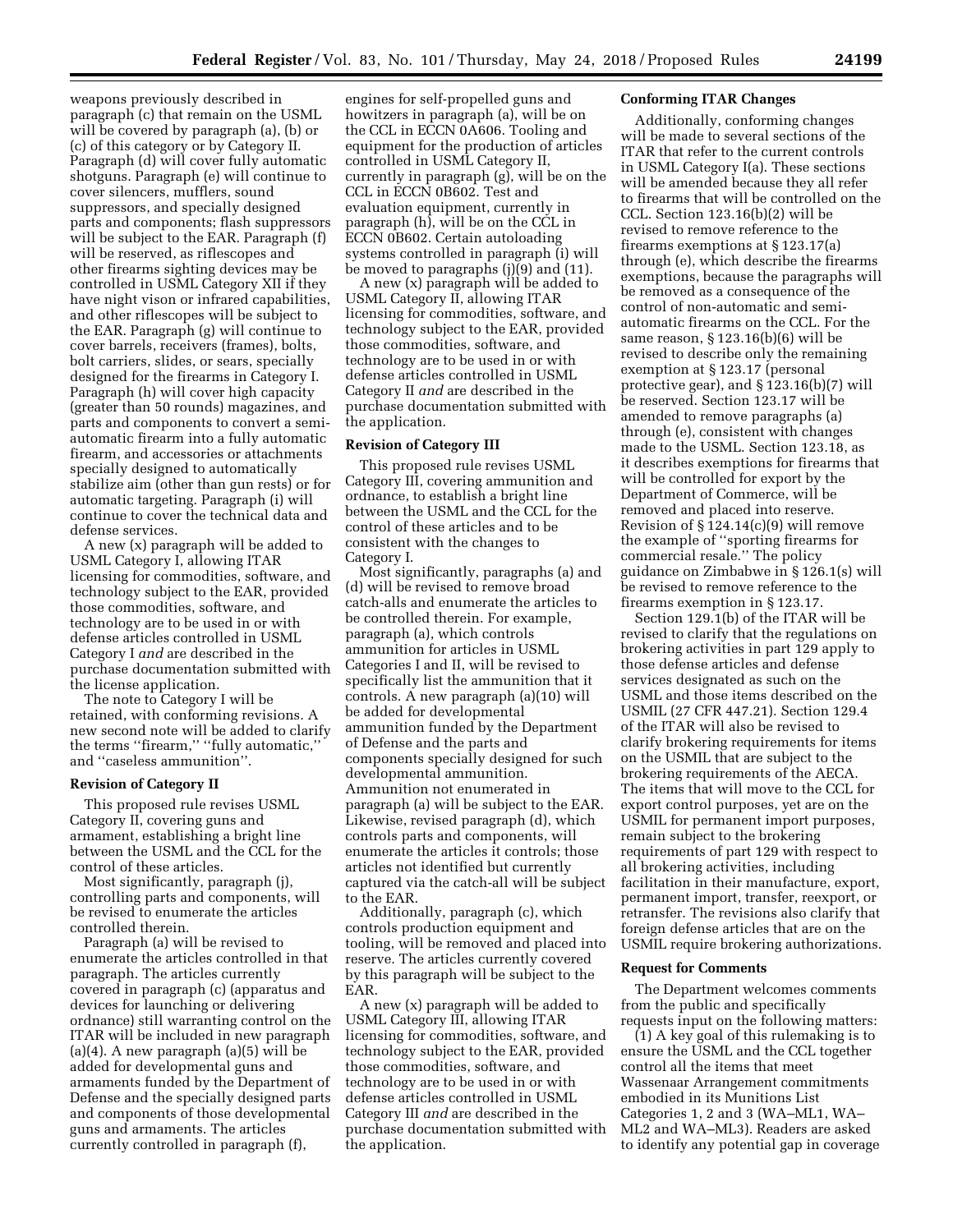brought about by the changes for USML Categories I, II and III contained in this notice and the new Category 0, 0x5zz ECCNs published separately by the Department of Commerce when reviewed together.

(2) The Department seeks to establish clear distinctions between the USML and the CCL for the control of firearms, large guns, armaments, ordnance and ammunition. The public should provide any specific examples of firearms (or parts, components, accessories thereof), large guns, armaments, ordnance or ammunition whose jurisdiction is unclear based on this revision.

(3) The Department has, in the past, adopted a delayed effective date of 180 days for rules revising entire categories of the USML and moving items to the CCL. The Department seeks to allow industry sufficient time to implement this rule, including time to make changes to IT systems, technology controls plans, and other business processes. The public should provide input on the time necessary to implement any final rule for these categories, as well as a description of any increased burden that, in the view of the commenter, would be imposed on businesses or individuals should this rule be adopted.

## **Regulatory Analysis and Notices**

### *Administrative Procedure Act*

The Department of State is of the opinion that controlling the import and export of defense articles and services is a foreign affairs function of the United States government and that rules implementing this function are exempt from sections 553 (rulemaking) and 554 (adjudications) of the Administrative Procedure Act (APA). Although the Department is of the opinion that this proposed rule is exempt from the rulemaking provisions of the APA and without prejudice to its determination that controlling the import and export of defense services is a foreign affairs function, the Department is publishing this proposed rule with a 45-day provision for public comment.

#### *Regulatory Flexibility Act*

Since the Department is of the opinion that this proposed rule is exempt from the rulemaking provisions of 5 U.S.C. 553, it does not require analysis under the Regulatory Flexibility Act.

### *Unfunded Mandates Reform Act of 1995*

This proposed amendment does not involve a mandate that will result in the expenditure by State, local, and tribal governments, in the aggregate, or by the

private sector, of \$100 million or more in any year and it will not significantly or uniquely affect small governments. Therefore, no actions were deemed necessary under the provisions of the Unfunded Mandates Reform Act of 1995.

### *Small Business Regulatory Enforcement Fairness Act of 1996*

This rulemaking has been found not to be a major rule within the meaning of the Small Business Regulatory Enforcement Fairness Act of 1996.

#### *Executive Orders 12372 and 13132*

This rulemaking will not have substantial direct effects on the States, on the relationship between the national government and the States, or on the distribution of power and responsibilities among the various levels of government. Therefore, in accordance with Executive Order 13132, it is determined that this rulemaking does not have sufficient federalism implications to require consultations or warrant the preparation of a federalism summary impact statement. The regulations implementing Executive Order 12372 regarding intergovernmental consultation on Federal programs and activities do not apply to this rulemaking.

### *Executive Orders 12866 and 13563*

Executive Orders 12866 and 13563 direct agencies to assess all costs and benefits of available regulatory alternatives and, if regulation is necessary, to select regulatory approaches that maximize net benefits (including potential economic, environmental, public health and safety effects, distributed impacts, and equity). The Department believes that the benefits of this rulemaking largely outweigh any costs, in that many items currently controlled on the morerestrictive USML are being moved to the CCL. We request comment from the public on any impact that would be imposed on the public if this rule were adopted.

Executive Order 13563 emphasizes the importance of considering both benefits and costs, both qualitative and quantitative, of harmonizing rules, and of promoting flexibility. This rule has been designated a ''significant regulatory action,'' although not economically significant, under section 3(f) of Executive Order 12866. Accordingly, the rule has been reviewed by the Office of Management and Budget (OMB).

The Department believes the effect of this proposed rule would decrease the number of license applications

submitted to the Department under OMB Control No. 1405–0003 by approximately 10,000 annually, for which the average burden estimates are one hour per form, which results in a burden reduction of 10,000 hours per year.

The Department of Commerce estimates that 4,000 of the 10,000 licenses that were required by the Department will be eligible for license exceptions or otherwise not require a separate license under the EAR. The Department of Commerce estimates that 6,000 transactions will require an individual validated license. The Department of Commerce will be collecting the information necessary to process license applications under OMB Control No. 0694–0088. The Department of Commerce estimates that OMB Control No. 0694–0088 takes approximately 43.8 minutes for a manual or electronic submission. The Department of Commerce estimates that the 6,000 licenses constitute a burden of 4,380 hours for this collection. The Department estimates a reduction in burden of 10,000 hours due to the proposed transition of these items to the Department of Commerce. The Department of Commerce estimates that the burden of submitting license applications for these items to the Department of Commerce will be 4,380 burden hours. Therefore, the net burden would be reduced by 5,620 hours. The Department estimates that the burden hour cost for completing a license application is \$44.94 per hour. Therefore, the estimated net reduction of 5,620 burden hours per year is estimated to result in annual burden hour cost reduction of \$252,562.80. There may also be other State Department forms that will no longer need to be submitted and that may further reduce the burden hours for applicants. The Department is seeking comments on the reduction from the other forms, as referenced below.

In addition to the reduction in burden hours, there will be direct cost savings to the State Department that would result from the 10,000 license applications no longer being required under the ITAR once these items are moved to the EAR. Pursuant to the AECA, ITAR, and associated delegations of authority, every person who engages in the business of brokering activities, manufacturing, exporting, or temporarily importing any defense articles or defense services must register with the Department of State and pay a registration fee. The Department of State adopted the current fee schedule to align the registration fees with the cost of licensing, compliance and other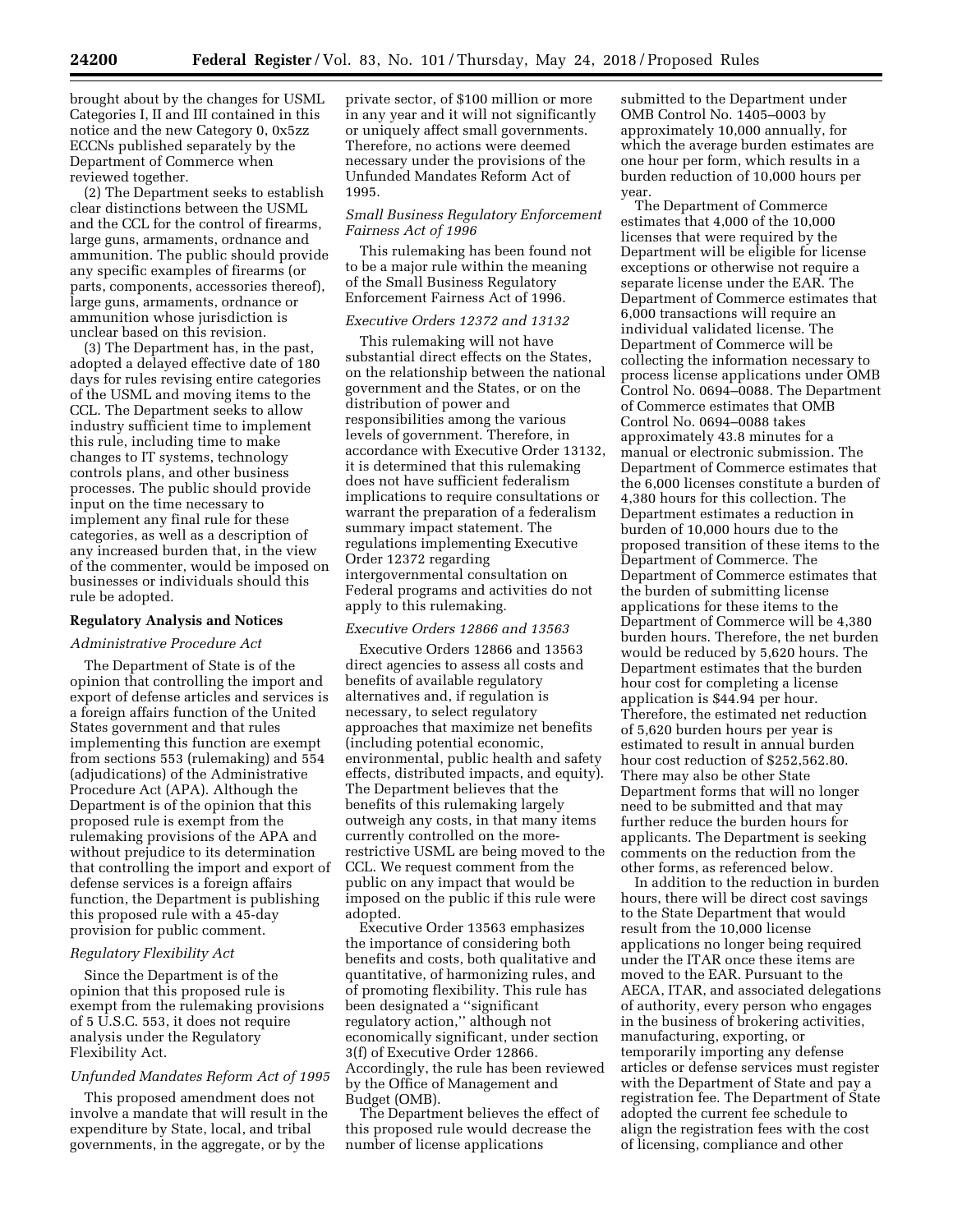related activities. The Department of Commerce would incur additional costs to administer these controls and process license applications. However, the Department of Commerce does not charge a registration fee to exporters under the EAR and we are unable to estimate the increase in costs to the Department of Commerce to process the new license applications. Therefore, we are unable to provide an estimate of the net change in resource costs to the government from moving these items from the ITAR to the EAR. It is the case, however, that the movement of these items from the ITAR would result in a direct transfer of \$2,500,000 per year from the government to the exporting public, less the increased cost to taxpayers, because they would no longer pay fees to the State Department and there is no fee charged by the Department of Commerce to apply for a license.

The Department welcomes comments from the public on the net reduction in burden described within this section, particularly if there are additional burden reductions that are not reflected here (please provide number of hours or cost) or if the estimates noted here appear otherwise inaccurate.

#### Estimated Cost Savings

The Department of State is of the opinion that controlling the import and export of defense articles and services is a foreign affairs function of the United States government and that rules implementing this function are exempt from Executive Order 13771 (82 FR 9339, February 3, 2017). Although the Department is of the opinion that this proposed rule is exempt from E.O. 13771 and without prejudice to its determination that controlling the import and export of defense services is a foreign affairs function, this proposed rule is expected to be an E.O. 13771 deregulatory action. The Department has conducted this analysis in close consultation with the Department of Commerce. The total annual recurring dollar cost savings is estimated to be \$1,376,281 for purposes of E.O. 13771 for the Department of State.

#### *Executive Order 12988*

The Department of State has reviewed this rulemaking in light of sections 3(a) and 3(b)(2) of Executive Order 12988 to eliminate ambiguity, minimize litigation, establish clear legal standards, and reduce burden.

### *Executive Order 13175*

The Department of State has determined that this rulemaking will not have tribal implications, will not

impose substantial direct compliance costs on Indian tribal governments, and will not preempt tribal law. Accordingly, Executive Order 13175 does not apply to this rulemaking.

#### *Paperwork Reduction Act*

Notwithstanding any other provision of law, no person is required to respond to, nor is subject to a penalty for failure to comply with, a collection of information, subject to the requirements of the Paperwork Reduction Act of 1995 (44 U.S.C. 3501 *et seq.*) (PRA), unless that collection of information displays a currently valid OMB control number.

The Department of State believes there would be a reduction in burden for OMB Control No. 1405–0003, Application/License for Permanent Export of Unclassified Defense Articles and Related Unclassified Technical Data. This form is an application that, when completed and approved by Department of State, constitutes the official record and authorization for the commercial export of unclassified U.S. Munitions List articles and technical data, pursuant to the AECA and ITAR. For an analysis of the reduction in burden for OMB Control No. 1405–0003, see the above Section for E.O. 12866. The Department of State requests comments on the collection of information or potential reduction in burden be sent also to the Office of Information and Regulatory Affairs of OMB, Attention: Desk Officer for Department of State, at *[OIRA](mailto:OIRA_Submission@omb.eop.gov)*\_ *[Submission@omb.eop.gov](mailto:OIRA_Submission@omb.eop.gov)* or Attention: Desk Officer for Department of State, Office of Information and Regulatory Affairs of OMB, 725 17th St. NW, Washington, DC 20503.

### **List of Subjects in 22 CFR Parts 121, 123, 124, 126, and 129**

Arms and munitions, Exports. Accordingly, for the reasons set forth above, title 22, chapter I, subchapter M, parts 121, 123, 124, 126, and 129 are proposed to be amended as follows:

# **PART 121—THE UNITED STATES MUNITIONS LIST**

■ 1. The authority citation for part 121 continues to read as follows:

**Authority:** Secs. 2, 38, and 71, Pub. L. 90– 629, 90 Stat. 744 (22 U.S.C. 2752, 2778, 2797); 22 U.S.C. 2651a; Pub. L. 105–261, 112 Stat. 1920; Section 1261, Pub. L. 112–239; E.O. 13637, 78 FR 16129.

■ 2. Section 121.1 is amended by revising U.S. Munitions List Categories I, II, and III to read as follows:

### **§ 121.1 The United States Munitions List.**

\* \* \* \* \*

### **Category I—Firearms and Related Articles**

\*(a) Firearms using caseless ammunition.

\*(b) Fully automatic firearms to .50 caliber (12.7 mm) inclusive.

\*(c) Firearms specially designed to integrate fire control, automatic tracking, or automatic firing (*e.g.,*  Precision Guided Firearms (PGFs)), and specially designed parts and components therefor.

**Note to paragraph (c):** Integration does not include only attaching to the firearm or rail.

\*(d) Fully automatic shotguns regardless of gauge.

\*(e) Silencers, mufflers, and sound suppressors, and specially designed parts and components therefor.

(f) [Reserved]

(g) Barrels, receivers (frames), bolts, bolt carriers, slides, or sears specially designed for the articles in paragraphs (a), (b), and (d) of this category.

(h) Parts, components, accessories, and attachments, as follows:

(1) Drum and other magazines for firearms to .50 caliber (12.7 mm) inclusive with a capacity greater than 50 rounds, regardless of jurisdiction of the firearm, and specially designed parts and components therefor;

(2) Parts and components specially designed for conversion of a semiautomatic firearm to a fully automatic firearm.

(3) Accessories or attachments specially designed to automatically stabilize aim (other than gun rests) or for automatic targeting, and specially designed parts and components therefor.

(i) Technical data (*see* § 120.10 of this subchapter) and defense services (*see*  § 120.9 of this subchapter) directly related to the defense articles described in paragraphs  $(a)$ ,  $(b)$ ,  $(d)$ ,  $(e)$ ,  $(g)$ , and  $(h)$ of this category and classified technical data directly related to items controlled in ECCNs 0A501, 0B501, 0D501, and 0E501 and defense services using the classified technical data. (*See* § 125.4 of this subchapter for exemptions.)

(j)–(w) [Reserved]

(x) Commodities, software, and technology subject to the EAR (*see*  § 120.42 of this subchapter) used in or with defense articles.

**Note to paragraph (x):** Use of this paragraph is limited to license applications for defense articles where the purchase documentation includes commodities, software, or technology subject to the EAR (*see* § 123.1(b) of this subchapter).

**Note 1 to Category I:** Paragraphs (a), (b), (d), (e), (g), (h), and (i) of this category exclude: Any non-automatic or semi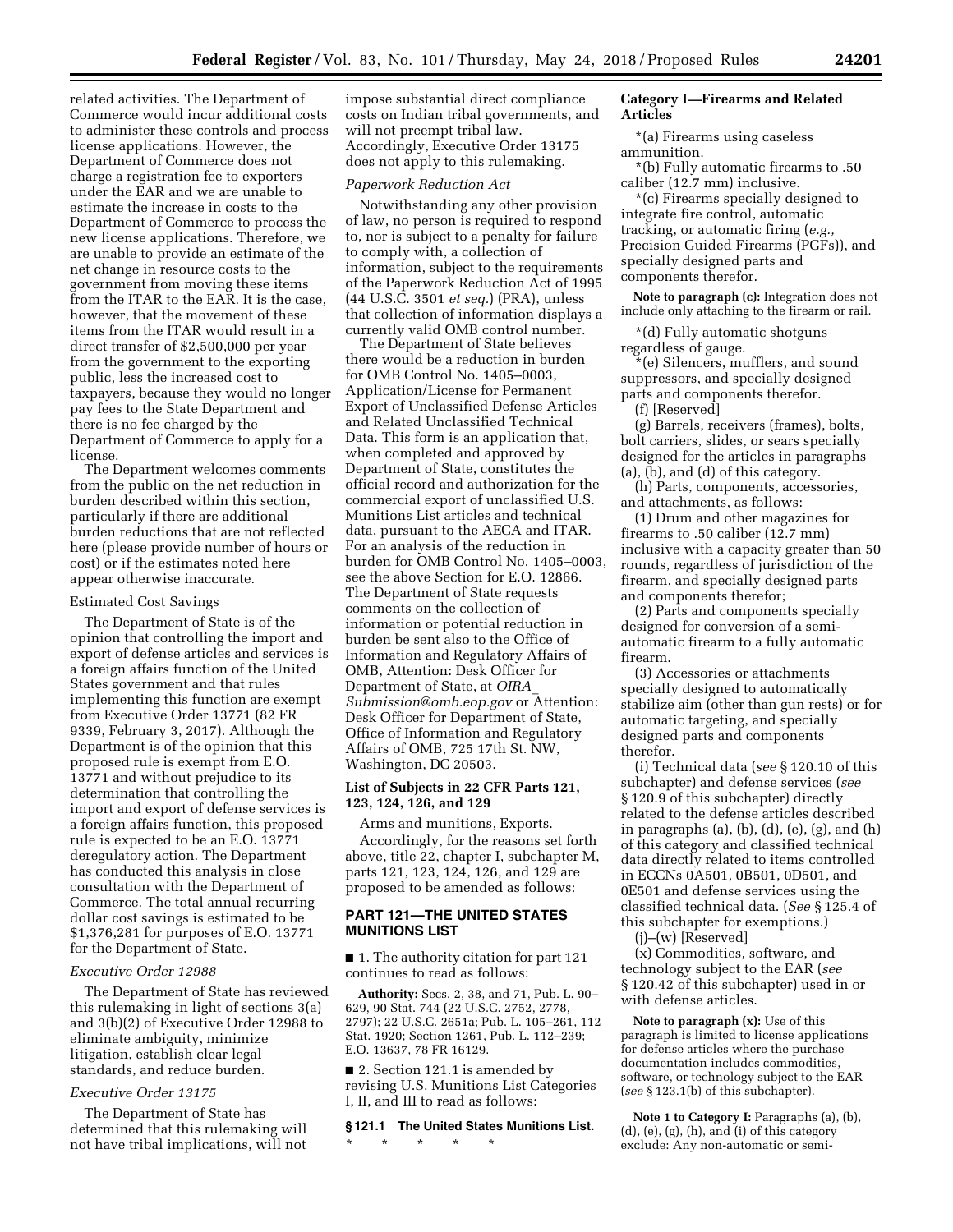automatic firearms to .50 caliber (12.7 mm) inclusive; non-automatic shotguns; BB, pellet, and muzzle loading (*e.g.,* black powder) firearms; and parts, components, accessories, and attachments of firearms and shotguns in paragraphs (a), (b), (d), and (g) of this category that are common to nonautomatic firearms and shotguns. The Department of Commerce regulates the export of such items. See the Export Administration Regulations (15 CFR parts 730 through 774).

**Note 2 to Category I:** The following interpretations explain and amplify the terms used in this category:

(1) A firearm is a weapon not over .50 caliber (12.7 mm) which is designed to expel a projectile by the deflagration of propellant.

(2) A fully automatic firearm or shotgun is any firearm or shotgun which shoots, is designed to shoot, or can readily be restored to shoot, automatically more than one shot, without manual reloading, by a single function of the trigger.

(3) Caseless ammunition is firearm ammunition without a cartridge case that holds the primer, propellant, and projectile together as a unit.

#### **Category II—Guns and Armament**

(a) Guns and armament greater than .50 caliber (12.7 mm), as follows:

\*(1) Guns, howitzers, artillery, and cannons;

- \*(2) Mortars;
- \*(3) Recoilless rifles;

\*(4) Grenade launchers; or

(5) Developmental guns and

armament greater than .50 caliber (12.7 mm) funded by the Department of Defense and specially designed parts and components therefor.

**Note 1 to paragraph (a)(5):** This paragraph does not control guns and armament greater than .50 caliber  $(12.7 \text{ mm})$  (a) in production, (b) determined to be subject to the EAR via a commodity jurisdiction determination (*see*  § 120.4 of this subchapter), or (c) identified in the relevant Department of Defense contract or other funding authorization as being developed for both civil and military applications.

**Note 2 to paragraph (a)(5):** Note 1 does not apply to defense articles enumerated on the U.S. Munitions List, whether in production or development.

**Note 3 to paragraph (a)(5):** This provision is applicable to those contracts or other funding authorizations that are dated (one year after publication of the final rule), or later.

**Note 1 to paragraph (a):** This paragraph does not include: Non-automatic and nonsemi-automatic rifles, carbines, and pistols between .50 (12.7 mm) and .72 caliber (18.288 mm) that are controlled on the CCL under ECCN 0A501; shotguns controlled on the CCL under ECCN 0A502; or black powder guns and armaments manufactured between 1890 and 1919 controlled on the CCL under ECCN 0A602.

**Note 2 to paragraph (a):** Guns and armament when integrated into their carrier (*e.g.,* ships, ground vehicles, or aircraft) are controlled in the category associated with the carrier. Self-propelled guns and armament are controlled in USML Category VII. Towed guns and armament and stand-alone guns and armament are controlled under this category.

(b) Flame throwers with a minimum effective range of 20 meters.

(c) [Reserved]

\*(d) Kinetic energy weapon systems specially designed for destruction or rendering mission-abort of a target.

**Note to paragraph (d):** Kinetic energy weapons systems include but are not limited to launch systems and subsystems capable of accelerating masses larger than 0.1g to velocities in excess of 1.6 km/s, in single or rapid fire modes, using methods such as: Electromagnetic, electrothermal, plasma, light gas, or chemical. This does not include launch systems and subsystems used for research and testing facilities subject to the EAR, which are controlled on the CCL under ECCN 2B232.

(e) Signature reduction devices specially designed for the guns and armament controlled in paragraphs (a), (b), and (d) of this category (*e.g.,* muzzle flash suppression devices).

(f)–(i) [Reserved]

(j) Parts, components, accessories, and attachments, as follows:

(1) Gun barrels, rails, tubes, and receivers specially designed for the weapons controlled in paragraphs (a) and (d) of this category;

(2) Sights specially designed to orient indirect fire weapons;

(3) Breech blocks for the weapons controlled in paragraphs (a) and (d) of this category;

(4) Firing mechanisms for the weapons controlled in paragraphs (a) and (d) of this category and specially designed parts and components therefor;

(5) Systems for firing superposed or stacked ammunition and specially designed parts and components therefor;

(6) Servo-electronic and hydraulic elevation adjustment mechanisms;

(7) Muzzle brakes;

(8) Bore evacuators;

(9) Independently powered ammunition handling systems and platform interface components as follows:

(i) Mounts;

(ii) Carriages;

(iii) Gun pallets;

(iv) Hydro-pneumatic equilibration cylinders; or

(v) Hydro-pneumatic systems capable of scavenging recoil energy to power howitzer functions;

**Note to paragraph (j)(9):** For weapons mounts specially designed for ground vehicles, *see* Category VII.

(10) Recoil systems to mitigate the shock associated with the firing process of guns integrated into air platforms and specially designed parts and components therefor;

(11) Independent ammunition handling systems for the guns and armament controlled in paragraphs (a), (b), and (d) of this category;

(12) Ammunition containers/drums, ammunition chutes, ammunition conveyor elements, and ammunition container/drum entrance and exit units, specially designed for the guns and armament controlled in paragraphs (a), (b), and (d) of this category;

(13) Aircraft/gun interface units to support gun systems with a designed rate of fire greater than 100 rounds per minute and specially designed parts and components therefor;

(14) Prime power generation, energy storage, thermal management, conditioning, switching, and fuelhandling equipment, and the electrical interfaces between the gun power supply and other turret electric drive components specially designed for kinetic weapons controlled in paragraph (d) of this category;

(15) Kinetic energy weapon target acquisition, tracking fire control, and damage assessment systems and specially designed parts and components therefor; or

\*(16) Any part, component, accessory, attachment, equipment, or system that:

(i) Is classified;

(ii) Contains classified software; or

(iii) Is being developed using classified information.

''Classified'' means classified pursuant to Executive Order 13526, or predecessor order, and a security classification guide developed pursuant thereto or equivalent, or to the corresponding classification rules of another government or intergovernmental organization.

(k) Technical data (*see* § 120.10 of this subchapter) and defense services (*see*  § 120.9 of this subchapter) directly related to the defense articles described in paragraphs (a), (b), (d), (e), and (j) of this category and classified technical data directly related to items controlled in ECCNs 0A602, 0B602, 0D602, and 0E602 and defense services using the classified technical data. (*See* § 125.4 of this subchapter for exemptions.)

(l)–(w) [Reserved]

(x) Commodities, software, and technology subject to the EAR (*see*  § 120.42 of this subchapter) used in or with defense articles.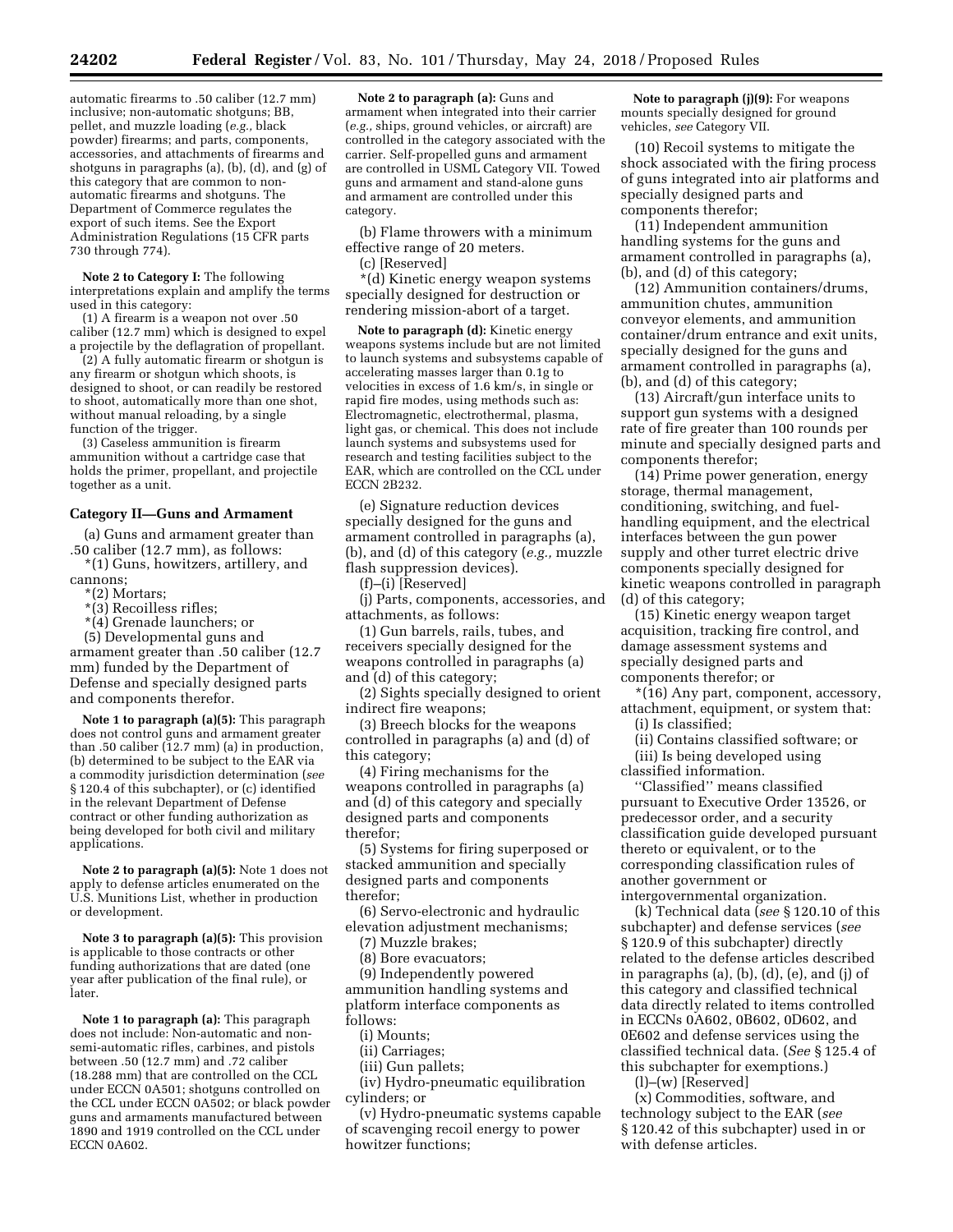**Note to paragraph (x):** Use of this paragraph is limited to license applications for defense articles where the purchase documentation includes commodities, software, or technology subject to the EAR (*see* § 123.1(b) of this subchapter).

### **Category III—Ammunition and Ordnance**

\*(a) Ammunition, as follows: (1) Ammunition that incorporates a projectile controlled in paragraph (d)(1) or (3) of this category;

(2) Ammunition preassembled into links or belts;

(3) Shotgun ammunition that incorporates a projectile controlled in paragraph (d)(2) of this category;

(4) Caseless ammunition manufactured with smokeless powder;

**Note to paragraph (a)(4):** Caseless ammunition is ammunition without a cartridge case that holds the primer, propellant, and projectile together as a unit.

(5) Ammunition, except shotgun ammunition, based on non-metallic cases, or non-metallic cases that have only a metallic base, which result in a total cartridge mass 80% or less than the mass of a brass- or steel-cased cartridge that provides comparable ballistic performance;

(6) Ammunition employing pyrotechnic material in the projectile base and any ammunition employing a projectile that incorporates tracer materials of any type having peak radiance above 710 nm and designed to be observed primarily with night vision optical systems;

(7) Ammunition for fully automatic firearms or guns that fire superposed or stacked projectiles;

(8) Electromagnetic armament projectiles or billets for weapons with a design muzzle energy exceeding 5 MJ;

(9) Ammunition, not specified above, for the guns and armaments controlled in Category II; or

(10) Developmental ammunition funded by the Department of Defense and specially designed parts and components therefor.

**Note 1 to paragraph (a)(10):** This paragraph does not control ammunition (a) in production, (b) determined to be subject to the EAR via a commodity jurisdiction determination (*see* § 120.4 of this subchapter), or (c) identified in the relevant Department of Defense contract or other funding authorization as being developed for both civil and military applications.

**Note 2 to paragraph (a)(10):** Note 1 does not apply to defense articles enumerated on the U.S. Munitions List, whether in production or development.

**Note 3 to paragraph (a)(10):** This provision is applicable to those contracts or other

funding authorizations that are dated (one year after publication of the final rule), or later.

(b) Ammunition/ordnance handling equipment specially designed for the articles controlled in this category, as follows:

(1) Belting, linking, and de-linking equipment; or

(2) Fuze setting devices.

(c) [Reserved]

(d) Parts and components for the articles in this category, as follows:

(1) Projectiles that use pyrotechnic tracer materials that incorporate any material having peak radiance above 710 nm or are incendiary, explosive, steel tipped, or contain a core or solid projectile produced from one or a combination of the following: tungsten, steel, or beryllium copper alloys;

(2) Shotgun projectiles that are flechettes, incendiary, tracer, or explosive;

**Note to paragraph (d)(2):** This paragraph does not include explosive projectiles specially designed to produce noise for scaring birds or other pests (*e.g.,* bird bombs, whistlers, crackers).

(3) Projectiles of any caliber produced from depleted uranium;

(4) Projectiles not specified above, guided or unguided, for the items controlled in USML Category II, and specially designed parts and components therefor (*e.g.,* fuzes, rotating bands, cases, liners, fins, boosters);

(5) Canisters or sub-munitions (*e.g.,*  bomblets or minelets), and specially designed parts and components therefor, for the guns or armament controlled in USML Category II;

(6) Hardened cores, regardless of caliber, produced from one or a combination of the following: tungsten, steel, or beryllium copper alloy;

(7) Cartridge cases, powder bags, or combustible cases for the items controlled in USML Category II;

(8) Non-metallic cases, including cases that have only a metallic base, for the ammunition controlled in paragraph (a)(5) of this category;

(9) Cartridge links and belts for fully automatic firearms and guns controlled in USML Categories I or II;

(10) Primers other than Boxer, Berdan, or shotshell types;

**Note to paragraph (d)(10):** This paragraph does not control caps or primers of any type in use prior to 1890.

(11) Safing, arming, and fuzing components (to include target detection and proximity sensing devices) for the ammunition in this category and specially designed parts therefor;

(12) Guidance and control components for the ammunition in this category and specially designed parts therefor;

(13) Terminal seeker assemblies for the ammunition in this category and specially designed parts and components therefor;

(14) Illuminating flares or target practice projectiles for the ammunition controlled in paragraph (a)(9) of this category; or

\*(15) Any part, component, accessory, attachment, equipment, or system that:

(i) Is classified;

(ii) Contains classified software; or

(iii) Is being developed using classified information.

''Classified'' means classified pursuant to Executive Order 13526, or predecessor order, and a security classification guide developed pursuant thereto or equivalent, or to the corresponding classification rules of another government or intergovernmental organization.

(e) Technical data (*see* § 120.10 of this subchapter) and defense services (*see*  § 120.9 of this subchapter) directly related to the defense articles enumerated in paragraphs (a), (b), and (d) of this category and classified technical data directly related to items controlled in ECCNs 0A505, 0B505, 0D505, and 0E505 and defense services using the classified technical data. (*See*  § 125.4 of this subchapter for exemptions.).

(f)–(w) [Reserved]

(x) Commodities, software, and technology subject to the EAR (*see*  § 120.42 of this subchapter) used in or with defense articles.

**Note to paragraph (x):** Use of this paragraph is limited to license applications for defense articles where the purchase documentation includes commodities, software, or technology subject to the EAR (*see* § 123.1(b) of this subchapter).

**Notes to Category III:** 1. This category does not control ammunition crimped without a projectile (blank star) and dummy ammunition with a pierced powder chamber.

2. This category does not control cartridge and shell casings that, prior to export, have been rendered useless beyond the possibility of restoration for use as a cartridge or shell casing by means of heating, flame treatment, mangling, crushing, cutting, or popping.

3. Grenades containing non-lethal or less lethal projectiles are under the jurisdiction of the Department of Commerce.

\* \* \* \* \*

# **PART 123—LICENSES FOR THE EXPORT OF DEFENSE ARTICLES**

■ 3. The authority citation for part 123 continues to read as follows:

**Authority:** Secs. 2, 38, and 71, Pub. L. 90– 629, 90 Stat. 744 (22 U.S.C. 2752, 2778,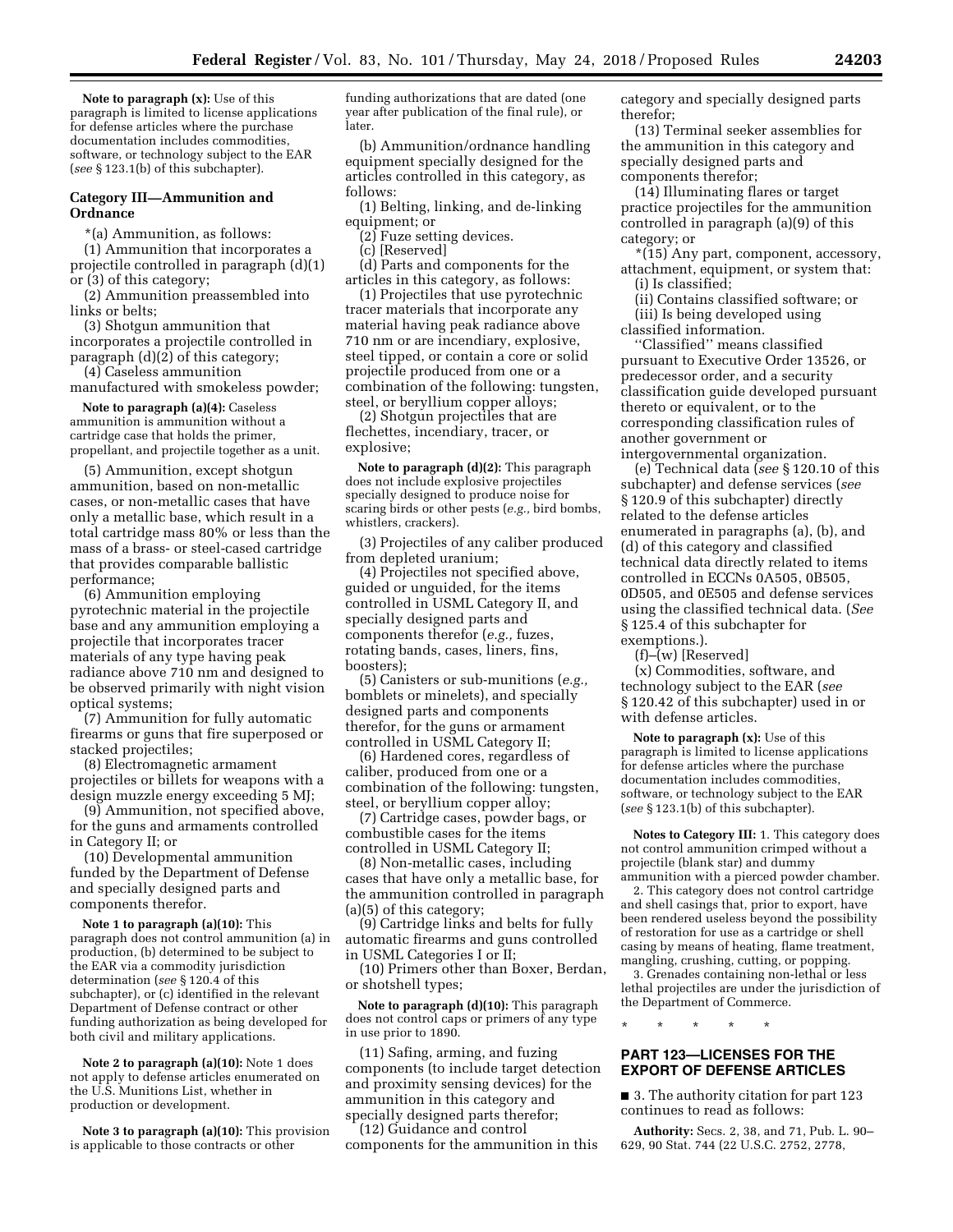2797); 22 U.S.C. 2753; 22 U.S.C. 2651a; 22 U.S.C. 2776; Pub. L. 105–261, 112 Stat. 1920; Sec 1205(a), Pub. L. 107–228; Sec. 520, Pub. L. 112–55; Section 1261, Pub. L. 112–239; E.O. 13637, 78 FR 16129.

■ 4. Section 123.15 is amended by revising paragraph (a)(3) to read as follows:

#### **§ 123.15 Congressional certification pursuant to Section 36(c) of the Arms Export Control Act.**

 $(a) * * * *$ 

(3) A license for export of defense articles controlled under Category I paragraphs (a) through (g) of the United States Munitions List, § 121.1 of this subchapter, in an amount of \$1,000,000 or more.

\* \* \* \* \*

■ 5. Section 123.16 is amended by revising paragraphs (b)(2) introductory text and (b)(6) and removing and reserving paragraph (b)(7) to read as follows:

#### **§ 123.16 Exemptions of general applicability.**

\* \* \* \* \*

(b) \* \* \*

(2) Port Directors of U.S. Customs and Border Protection shall permit the export of parts or components without a license when the total value does not exceed \$500 in a single transaction and:

\* \* \* \* \* (6) For exemptions for personal protective gear, refer to § 123.17. \* \* \* \* \*

■ 6. Section 123.17 is amended by revising the section heading, removing and reserving paragraphs (a) through (e), and revising paragraph (j) to read as follows:

# **§ 123.17 Exemption for personal protective gear.**

\* \* \* \* \*

(j) If the articles temporarily exported pursuant to paragraphs (f) through (i) of this section are not returned to the United States, a detailed report must be submitted to the Office of Defense Trade Controls Compliance in accordance with the requirements of  $\S 127.12(c)(2)$ of this subchapter.

\* \* \* \* \*

### **§ 123.18 [Removed and Reserved]**

■ 7. Section 123.18 is removed and reserved.

### **PART 124—AGREEMENTS, OFF-SHORE PROCUREMENT, AND OTHER DEFENSE SERVICES**

■ 8. The authority citation for part 124 continues to read as follows:

**Authority:** Secs. 2, 38, and 71, Pub. L. 90– 629, 90 Stat. 744 (22 U.S.C. 2752, 2778, 2797); 22 U.S.C. 2651a; 22 U.S.C. 2776; Section 1514, Pub. L. 105–261; Pub. L. 111– 266; Section 1261, Pub. L. 112–239; E.O. 13637, 78 FR 16129.

■ 9. Section 124.14 is amended by revising paragraph (c)(9) to read as follows:

#### **§ 124.14 Exports to warehouses or distribution points outside the United States.**

\* \* \* \* \* (c) *\* \* \** 

(9) Unless the articles covered by the agreement are in fact intended to be distributed to private persons or entities (*e.g.,* cryptographic devices and software for financial and business applications), the following clause must be included in all warehousing and distribution agreements: ''Sales or other transfers of the licensed article shall be limited to governments of the countries in the distribution territory and to private entities seeking to procure the licensed article pursuant to a contract with a government within the distribution territory, unless the prior written approval of the U.S. Department of State is obtained.''

**PART 126—GENERAL POLICIES AND PROVISIONS** 

\* \* \* \* \*

■ 10. The authority citation for part 126 continues to read as follows:

**Authority:** Secs. 2, 38, 40, 42 and 71, Pub. L. 90–629, 90 Stat. 744 (22 U.S.C. 2752, 2778, 2780, 2791 and 2797); 22 U.S.C. 2651a; 22 U.S.C. 287c; E.O. 12918, 59 FR 28205; 3 CFR, 1994 Comp., p. 899; Sec. 1225, Pub. L. 108– 375; Sec. 7089, Pub. L. 111–117; Pub. L. 111– 266; Section 7045, Pub. L. 112–74; Section 7046, Pub. L. 112–74; E.O. 13637, 78 FR 16129.

■ 11. Section 126.1 is amended by revising paragraph(s) to read as follows:

### **§ 126.1 Prohibited exports, imports, and sales to or from certain countries.**

\* \* \* \* \* (s) *Zimbabwe.* It is the policy of the United States to deny licenses or other approvals for exports or imports of defense articles and defense services destined for or originating in Zimbabwe,

except that a license or other approval may be issued, on a case-by-case basis, for the temporary export of firearms and ammunition for personal use by individuals (not for resale or retransfer, including to the Government of Zimbabwe).

\* \* \* \* \*

# **PART 129—REGISTRATION AND LICENSING OF BROKERS**

■ 12. The authority citation for part 129 continues to read as follows:

**Authority:** Section 38, Pub. L. 104–164, 110 Stat. 1437, (22 U.S.C. 2778); E.O. 13637, 78 FR 16129.

■ 13. Section 129.1 is amended by revising paragraph (b) to read as follows:

### **§ 129.1 Purpose.**

\* \* \* \* \* (b) All brokering activities identified in this subchapter apply equally to those defense articles and defense services designated in § 121.1 of this subchapter and those items designated in 27 CFR 447.21 (U.S. Munitions Import List).

■ 14. Section 129.2 is amended by:  $\blacksquare$  a. In paragraph (b)(2)(v), removing the word ''or'' at the end of the paragraph; ■ b. Removing the period at the end of paragraph (b)(2)(vi) and adding ''; or'' in its place; and

■ c. Adding paragraph (b)(2)(vii). The addition reads as follows:

#### **§ 129.2 Definitions.**

# \* \* \* \* \*

- (b) \* \* \*
- $(2) * * * *$

(vii) Activities by persons to facilitate the export, reexport, or transfer of an item subject to the EAR that has been approved pursuant to a license or license exception under the EAR or a license or other approval under this subchapter.

\* \* \* \* \* ■ 15. Section 129.4 is amended by revising paragraphs (a)(1) and (a)(2)(i) to read as follows:

### **§ 129.4 Requirement for approval.**

 $(a) * * * *$ 

(1) Any foreign defense article or defense service enumerated in part 121 of this subchapter (*see* § 120.44 of this subchapter, and § 129.5 for exemptions) and those foreign origin items on the U.S. Munitions Import List (*see* 27 CFR 447.21); or